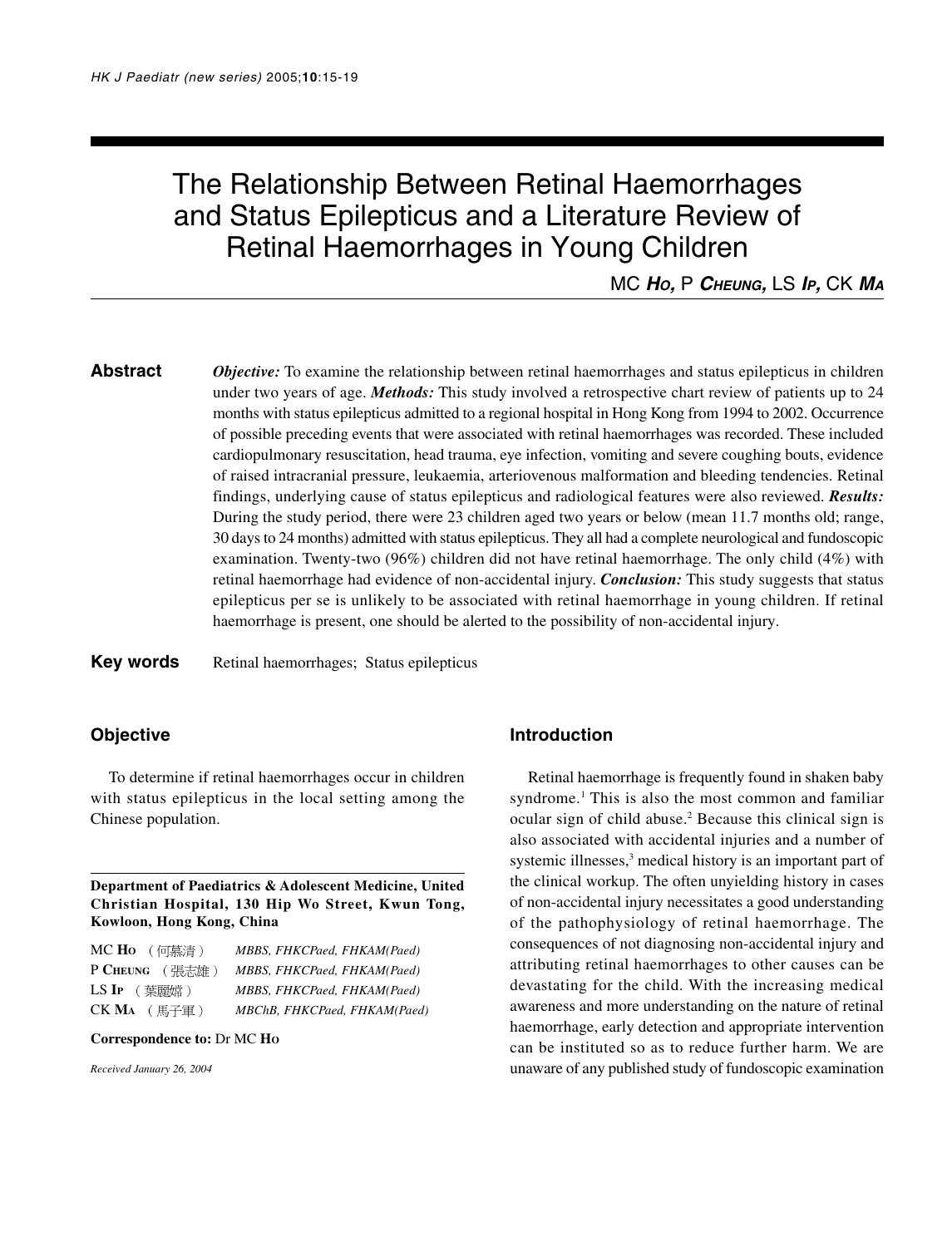findings of children who have status epilepticus. As patients with cerebral trauma may present with convulsion or status epilepticus, this study examines whether prolonged convulsion per se, as in status epilepticus, has any causal relationship with retinal haemorrhage.

# **Methods**

This was a retrospective medical chart review of hospital admissions of all children up to two years of age diagnosed with status epilepticus whose clinical details could be retrieved from the hospital Medical Records Abstracting System since its inception in 1994 till December 2002. They all had a complete neurological and fundoscopic examination.

Status epilepticus was defined as generalised convulsion lasting 30 minutes or longer.

Information obtained included the demographic data, nature of seizure, any preceding events such as cardiopulmonary resuscitation, head trauma, infection involving the posterior segment of the eye, and bouts of vomiting and severe coughing. Underlying causes of status epilepticus, findings on ophthalmologic examination and radiological features were recorded.

Neonates with status epilepticus and non-convulsive cases were excluded from the study.

# **Results**

Twenty-three children entered the analysis. There were a total of 16 males and 7 females. The age ranged from 30 days to 2 years with a mean age of 11.7 months.

Eight children (35%) were previously diagnosed with epilepsy, one child (4%) with Haemophilus influenzae meningitis, one child (4%) with pneumonia, seven children (30%) with atypical febrile convulsion, one child (4%) with inflicted head injury, one child (4%) with apparent life threatening event with hypoxic brain damage, one child (4%) with hypopituitarism and absent pituitary gland, one child (4%) with congenital adrenal hypoplasia and two children (9%) with no definite diagnoses.

# **Fundoscopy**

Fundoscopic examination with direct ophthalmoscopy was performed on the 23 children by paediatrician. Twentytwo of them were normal and the one with abnormal findings was crossed checked by an ophthalmologist. Nineteen children were examined within 10 hours of the convulsion and the remaining four within 48 hours. It was not a routine practice to perform fundoscopy with mydriatics in all cases of status epilepticus if the fundal view was satisfactory.

#### **Case of Non-accidental Injury**

One child (4%) was found to have bilateral retinal haemorrhages. The retinal findings included bilateral dots and blots, intra-retinal, preretinal and vitreous haemorrhages. This child was a previously healthy 13 month-old boy who was admitted with status epilepticus. He was well when his mother left the house and entrusted him to the care of his father. His father admitted that he tossed him up and down to stop him crying. The father had one hand supporting the child's neck and another on the back of trunk, with the child just leaving the father's hands. It was also reported that he had a minor fall onto the floor while walking two days previously. There was no history of shaking of the child. The child developed status epilepticus with a deterioration of the neurological state. The history was incompatible with the clinical features. Together with the computed tomography finding of acute left subdural haemorrhage, this raised the concern for possible child abuse. A multidisciplinary team investigation concluded that he suffered from inflicted head injury. His fundoscopic examination was first performed by a paediatrician with direct ophthalmoscopy within one hour after admission. Retinal haemorrhages were found and they were confirmed by an ophthalmologist who used an indirect ophthalmoscopy method. His clotting profile was normal, with a platelet count of 323,000/mm<sup>3</sup>, prothrombin time of 10.9 seconds, and partial thromboplastin time of 20.9 seconds. He was blind with delayed global development and epilepsy on subsequent follow up.

#### **Radiological Findings**

Radiological evaluations were performed as clinically indicated. Nineteen patients (83%) had computed tomography scans of the brain. Out of these 19 children, four (17%) also had magnetic resonance imaging of the brain. Four patients (10%) had neither computed tomography scan nor magnetic resonance imaging of the brain. Fourteen patients (61%) had normal computed tomography scans. Five (22%) had abnormalities including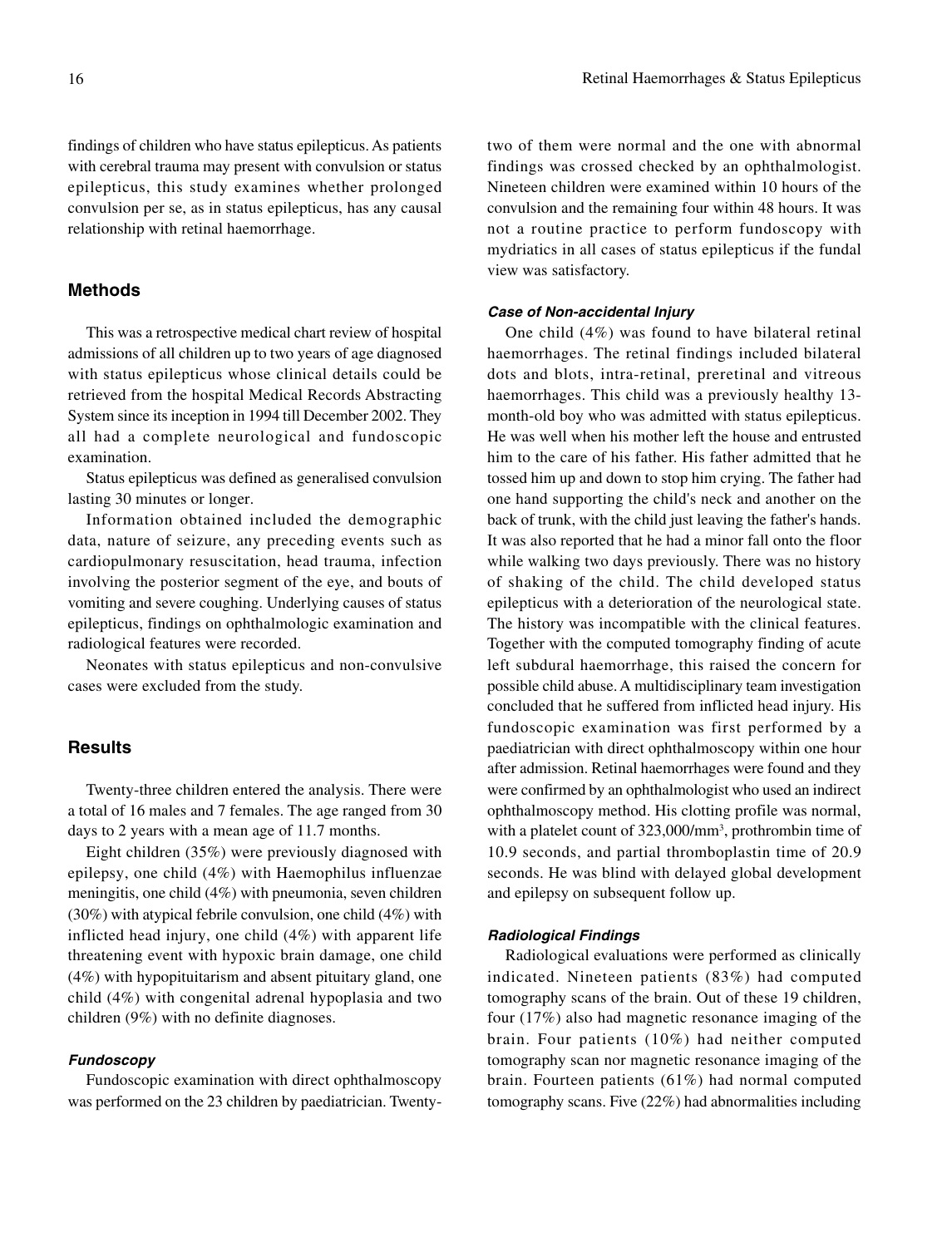one with hydrocephalus from previous meningitis, one with suspicious encephalomalacia, two had hypoxic changes and one had acute subdural haemorrhage secondary to the inflicted brain injury.

Three of the four patients with MRI brain examination had abnormalities including one with absent pituitary gland, one with bilateral small infarct over lentiform nucleus and one with parietal subdural haemorrhage.

The subdural haemorrhage found in the CT and MRI brain scans were from the same child with extensive retinal haemorrhages. His clinical course was described in the section "case of non-accidental injury". Apart from the subdural haemorrhage, there was no additional MRI evidence of non-accidental injury.

#### **Other Clinical Features**

One child (4%) required cardiopulmonary resuscitation. One child (4%) had head trauma while cruising on the floor. Severe vomiting occurred in two children (9%). Severe coughing was recorded in two children (9%). None of the above patients had evidence of raised intracranial pressure, such as blurred disc, bradycardia, systemic hypertension, and they did not have any evidence of retinal haemorrhage. None of them had eye infection. The only patient with retinal haemorrhages was diagnosed with non-accidental injury. This child had head trauma while cruising on the floor. He had neither cardiopulmonary resuscitation, eye infection, severe vomiting nor coughing bouts.

# **Discussion**

Retinal haemorrhages were reported in 5% to 23% of physically abused children.4,5 They may be unilateral or asymmetrical between the two eyes.<sup>5</sup> In shaken baby syndrome, the incidence of retinal haemorrhages was reported to range from 53% to 80%.<sup>6,7</sup> The incidence of bilateral haemorrhages is around 60%.7,8 The retina is a well vascularised multi-layered structure. Retinal haemorrhages are classified into pre-retinal (on the retinal surface), subretinal (underneath the retina) and intraretinal (within the retinal tissues proper) haemorrhages. Superficial intraretinal haemorrhage are known as flame shaped haemorrhages, where these are found within the nerve fibres. Deeper intraretinal haemorrhages are described as dot or blot haemorrhages when the haemorrhages are smaller or larger respectively.<sup>2</sup> Haemorrhages involved most

frequently the posterior pole in child abuse.5

Apart from retinal haemorrhages, vitreous haemorrhages and traumatic retinoschisis can also occur. The appearance of vitreous haemorrhages can be delayed for two days to weeks after the shaking episode.<sup>5</sup> Traumatic retinoschsis is the internal splitting of the retina.

To appreciate the association of retinal haemorrhages and shaken baby syndrome, the postulated mechanisms and other possible associations of shaken baby syndrome need to be discussed. The pathophysiology of retinal haemorrhages in shaken baby syndrome may be explained by several possible mechanisms. Firstly, the increased pressure transmitted to the central retinal vein from increased intrathoracic pressure, occurs as the perpetrator grasps the infant's chest.<sup>9</sup> Secondly, direct trauma to the retina and retinal blood vessels results from repeated violent shaking, causing the vitreous to oscillate within the eyeball.10 Lastly, there is the implication of increased intracranial pressure impeding venous outflow from the eye, $<sup>11</sup>$  as when</sup> subarachnoid or subdural haemorrhage is followed by intraocular haemorrhages.<sup>12</sup>

Other possible causes of retinal haemorrhages in infants include vaginal delivery, $13,14$  cardiopulmonary resuscitation  $(CPR)$ ,<sup>15</sup> head injury from falling from height<sup>16,17</sup> or motor vehicle accidents,<sup>18</sup> haematological disorders,<sup>19</sup> vascular malformations,20 meningitis, sepsis, hypertension, vasculitis and endocarditis.

The most common cause of retinal haemorrhages among infants is the process of delivery. They occurred in 19% to 23% of babies examined in the first 24 hours.13,14 The incidence is less in Caesarean section. They generally resolve by six weeks after birth.14 If they last beyond that period,<sup>14</sup> one should consider the possibility of child abuse.

In a study on the occurrence of retinal haemorrhages in post cardiopulmonary resuscitation, Goetting<sup>15</sup> found two out of 20 children after CPR had retinal haemorrhages. Kanter reported none of the candidates who underwent CPR had retinal haemorrhages when those who had co-existing severe systemic hypertension and head injury were excluded.21

Falls are common in children. There have been a number of studies on retinal findings after head trauma. Johnson<sup>22</sup> and Buys<sup>17</sup> both described retinal haemorrhages occurring rarely in accidental head injury and the findings of such would suggest a non-accidental cause.

Amongst the few haematological disorders, childhood leukaemia is the most common cause of retinal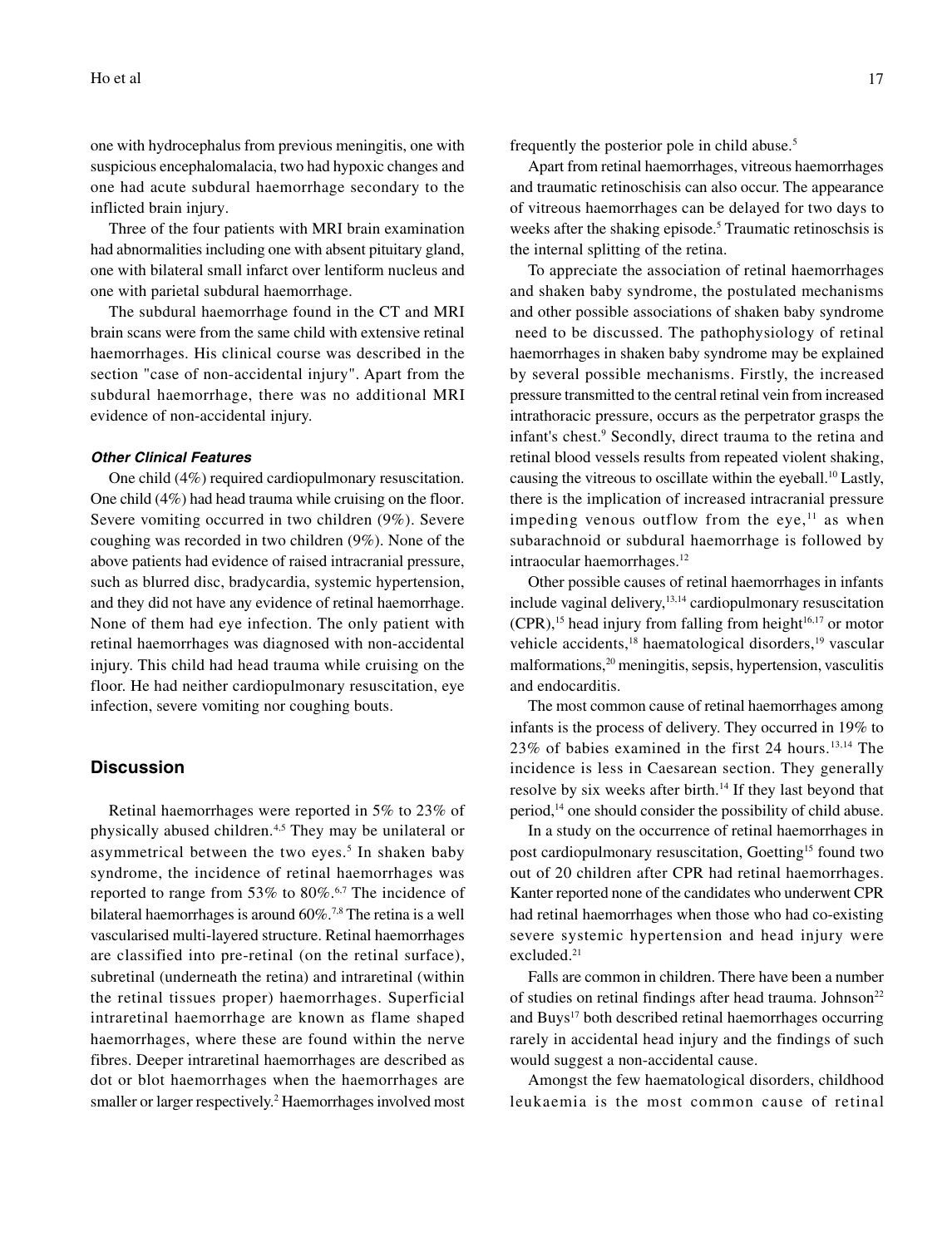#### haemorrhages.<sup>19</sup>

The presentation of cerebral vascular malformations, such as aneurysms when ruptured, closely resembled shaken baby syndrome.<sup>20</sup>

It is most likely that the paediatrician is the first to examine the child. Paediatricians by training are more comfortable to work with an uncooperative child. Therefore a paediatrician experienced in managing child abuse can assess the victims, and consult an ophthalmologist if abnormalities are present during the ocular examination. Prompt recognition is needed since early detection may prevent further trauma from recurrent abuse.

In a review of 20 cases of shaken baby syndrome,<sup>7</sup> Ludwig showed that shaken baby syndrome typically occurred in young children. Therefore all patients aged 24 months or younger were recruited in the current study. Two previous studies by Sandramouli et  $al^{23}$  and Tyagi et  $al^{24}$ showed none of their 64 children to have retinal haemorrhages following convulsions. Sandramouli et al concluded that convulsions rarely cause retinal haemorrhages and the finding of such warrants a detailed assessment to exclude non-accidental injury.23 Tyagi et al had a similar finding and they also recommended that the finding of retinal haemorrhages in a child with a history of convulsion should prompt further investigation to rule out other causes of these haemorrhages, particularly nonaccidental injury.24 Mei-Zahav et al found retinal haemorrhages in less than 1% of patients who presented with convulsions, concluding that although theoretically convulsions can cause retinal haemorrhages in children, the prevalence is extremely low.25

Theoretically, convulsions might potentially cause retinal haemorrhages in children as a result of a sudden rise in retinal venous pressure, secondary to an increase in intrathoracic pressure.3 Whether or not retinal haemorrhages are associated with status epilepticus may have medical implications.

In our study, we specifically looked at children with status epilepticus since previous studies only focused on convulsions in general, and the mean seizure duration was 10.5 minutes in one study.23-25

In our study, 22 of the 23 children were found to have no retinal haemorrhages. The only one child with retinal haemorrhages seen within one hour was diagnosed to have abusive head injury after detailed social and medical evaluation and multidisciplinary case conference. In this child, the history was incompatible with the clinical features and the computed tomography finding of acute left subdural haemorrhage. The retinal haemorrhages were also very extensive. This raised the concern for possible child abuse. Despite the small number of patients in this study, the results of our current study are comparable to previous studies on convulsions.

The size of the study group is small as we only included those up to two years of age. The vascular system of this age group is more vulnerable to sudden changes in central venous pressure,<sup>1</sup> rendering retinal haemorrhage more likely as in physical child abuse. Ideally, all patients should be seen by an ophthalmologist with mydriatics given. as the false negative results are high in non dilated pupils examined with direct opthalmoscopy. In this retrospective study, all the patients except one were examined by a senior paediatrician with specialist qualification. A future prospective study involving the ophthalmologist with indirect ophthalmoscopy and the usage of mydriatics might be helpful in revealing more about the association of retinal haemorrhages and convulsion. Our review serves as a pilot study looking into this area.

# **Conclusion**

We conclude that status epilepticus per se is unlikely to be associated with retinal haemorrhages in children under 2 years of age. Whereas it is difficult to establish the causal relationship of retinal haemorrhages and status epilepticus, our study revealed significant association between retinal haemorrhages and abusive head injury in the group of children presented with status epilepticus. Retinal haemorrhages, especially when extensive should alert all involved parties to look hard for any evidence of nonaccidental injuries.

#### **References**

- 1. Gayle MO, Kissoon N, Hered RW, Harwood-Nuss A. Retinal hemorrhage in the young child: a review of etiology, predisposed conditions, and clinical implications. J Emerg Med 1995;13:233-9.
- 2. Levin AV. Ocular Manifestations of Child Abuse. In: Reece M, Ludwig S. Child abuse. Medical Diagnosis and Management.